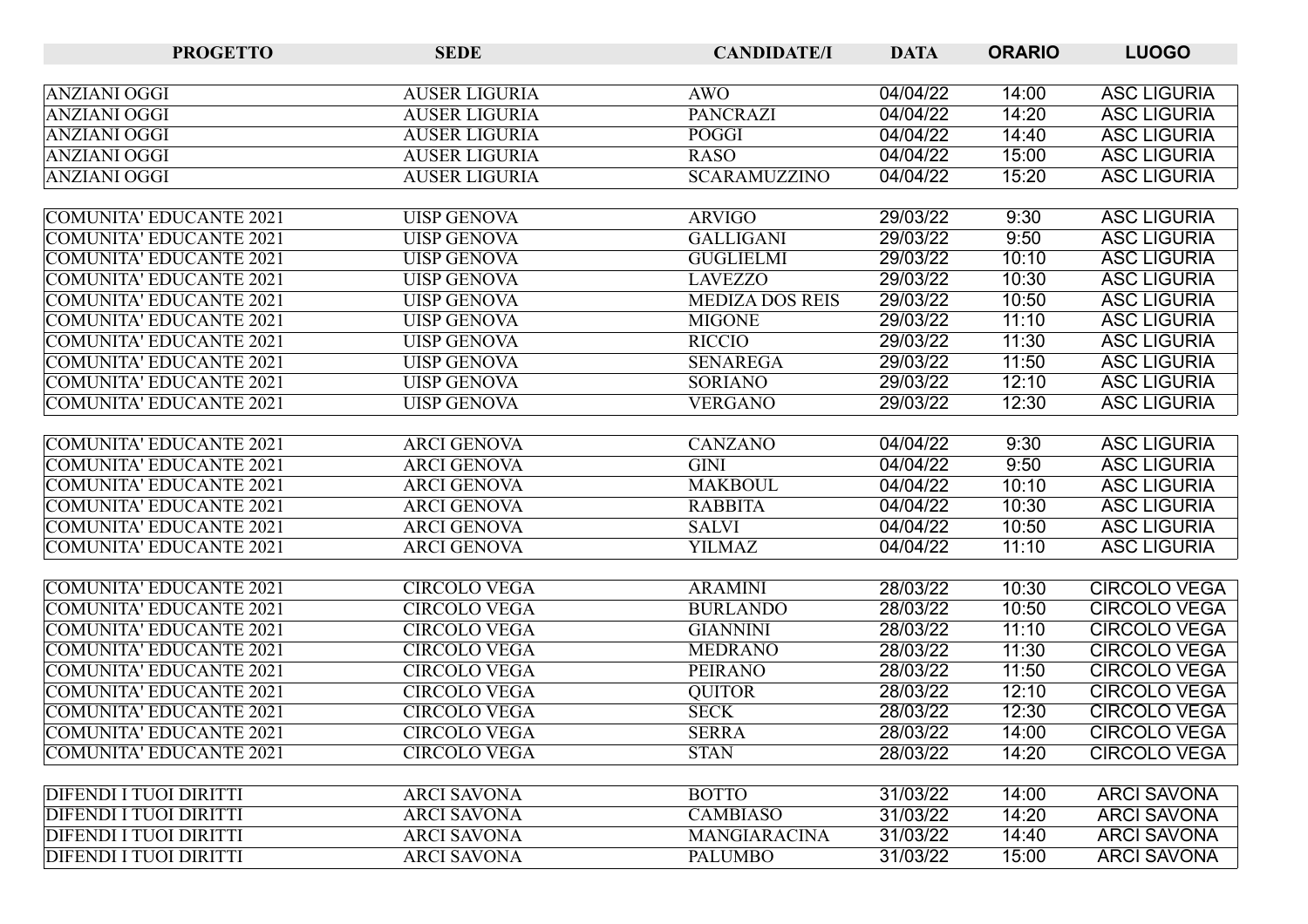| <b>DIFENDI I TUOI DIRITTI</b>                         | SPORTELLO DEL CONSUMATORE CASAGRANDE |                         | 05/04/22 | 11:30 | <b>ASC LIGURIA</b> |
|-------------------------------------------------------|--------------------------------------|-------------------------|----------|-------|--------------------|
| <b>DIFENDI I TUOI DIRITTI</b>                         | SPORTELLO DEL CONSUMATORE ROVERSI    |                         | 05/04/22 | 11:50 | <b>ASC LIGURIA</b> |
|                                                       |                                      |                         |          |       |                    |
| <b>DIFENDI I TUOI DIRITTI</b>                         | <b>ARCI SOLIDARIETA' GENOVA</b>      | <b>BADINO</b>           | 05/04/22 | 9:30  | <b>ASC LIGURIA</b> |
| <b>DIFENDI I TUOI DIRITTI</b>                         | <b>ARCI SOLIDARIETA' GENOVA</b>      | <b>DELUCCHI</b>         | 05/04/22 | 9:50  | <b>ASC LIGURIA</b> |
| <b>DIFENDI I TUOI DIRITTI</b>                         | <b>ARCI SOLIDARIETA' GENOVA</b>      | <b>FALABRINO</b>        | 05/04/22 | 10:10 | <b>ASC LIGURIA</b> |
| <b>DIFENDI I TUOI DIRITTI</b>                         | <b>ARCI SOLIDARIETA' GENOVA</b>      | <b>ISOLA</b>            | 05/04/22 | 10:30 | <b>ASC LIGURIA</b> |
| <b>DIFENDI I TUOI DIRITTI</b>                         | <b>ARCI SOLIDARIETA' GENOVA</b>      | <b>PEROTTI</b>          | 05/04/22 | 10:50 | <b>ASC LIGURIA</b> |
| <b>DIFENDI I TUOI DIRITTI</b>                         | ARCI SOLIDARIETA' GENOVA             | <b>TAPIA GUALPA</b>     | 05/04/22 | 11:10 | <b>ASC LIGURIA</b> |
|                                                       |                                      |                         |          |       |                    |
| <b>DIFENDI I TUOI DIRITTI</b>                         | <b>ARCI IMPERIA</b>                  | <b>FRAIOLI</b>          | 05/04/22 | 14:30 | <b>DA REMOTO</b>   |
| <b>DIFENDI I TUOI DIRITTI</b>                         | <b>ARCI IMPERIA</b>                  | <b>GERBINO</b>          | 05/04/22 | 14:50 | <b>DA REMOTO</b>   |
| <b>DIFENDI I TUOI DIRITTI</b>                         | <b>ARCI IMPERIA</b>                  | <b>MORCHIO</b>          | 05/04/22 | 15:10 | <b>DA REMOTO</b>   |
| <b>DIFENDI I TUOI DIRITTI</b>                         | <b>ARCI IMPERIA</b>                  | PILERI                  | 05/04/22 | 15:30 | <b>DA REMOTO</b>   |
|                                                       |                                      |                         |          |       |                    |
| <b>DIFENDI I TUOI DIRITTI</b>                         | <b>ARCI LIGURIA</b>                  | <b>BRUNO</b>            | 28/03/22 | 15:30 | <b>ASC LIGURIA</b> |
| <b>DIFENDI I TUOI DIRITTI</b>                         | <b>ARCI LIGURIA</b>                  | <b>CALABRESI</b>        | 28/03/22 | 15:50 | <b>ASC LIGURIA</b> |
| <b>DIFENDI I TUOI DIRITTI</b>                         | <b>ARCI LIGURIA</b>                  | <b>GENOVESE</b>         | 28/03/22 | 16:10 | <b>ASC LIGURIA</b> |
| <b>DIFENDI I TUOI DIRITTI</b>                         | <b>ARCI LIGURIA</b>                  | <b>SCIANCALEPORE</b>    | 28/03/22 | 16:30 | <b>ASC LIGURIA</b> |
| <b>DIFENDI I TUOI DIRITTI</b>                         | <b>ARCI LIGURIA</b>                  | <b>SIRACUSA</b>         | 28/03/22 | 16:50 | <b>ASC LIGURIA</b> |
|                                                       |                                      |                         |          |       |                    |
| <b>GENOVA E L'ECONOMIA CIRCOLARE 2021 LEGAMBIENTE</b> |                                      | <b>BIGATTO</b>          | 30/03/22 | 9:30  | <b>ASC LIGURIA</b> |
| GENOVA E L'ECONOMIA CIRCOLARE 2021 LEGAMBIENTE        |                                      | <b>CICALA</b>           | 30/03/22 | 9:50  | <b>ASC LIGURIA</b> |
| GENOVA E L'ECONOMIA CIRCOLARE 2021 LEGAMBIENTE        |                                      | <b>DI FABIO</b>         | 30/03/22 | 10:10 | <b>ASC LIGURIA</b> |
| GENOVA E L'ECONOMIA CIRCOLARE 2021 LEGAMBIENTE        |                                      | <b>ESCOBAR PALACIOS</b> | 30/03/22 | 10:30 | <b>ASC LIGURIA</b> |
| GENOVA E L'ECONOMIA CIRCOLARE 2021 LEGAMBIENTE        |                                      | <b>GAGGERO</b>          | 30/03/22 | 10:50 | <b>ASC LIGURIA</b> |
| GENOVA E L'ECONOMIA CIRCOLARE 2021 LEGAMBIENTE        |                                      | <b>GASTAUDO</b>         | 30/03/22 | 11:10 | <b>ASC LIGURIA</b> |
| GENOVA E L'ECONOMIA CIRCOLARE 2021 LEGAMBIENTE        |                                      | <b>MARTINELLI</b>       | 30/03/22 | 11:30 | <b>ASC LIGURIA</b> |
| GENOVA E L'ECONOMIA CIRCOLARE 2021 LEGAMBIENTE        |                                      | <b>MIGLIARDI</b>        | 30/03/22 | 11:50 | <b>ASC LIGURIA</b> |
| GENOVA E L'ECONOMIA CIRCOLARE 2021 LEGAMBIENTE        |                                      | <b>TESTA</b>            | 30/03/22 | 12:10 | <b>ASC LIGURIA</b> |
| GENOVA E L'ECONOMIA CIRCOLARE 2021 LEGAMBIENTE        |                                      | <b>TURICELLI</b>        | 30/03/22 | 12:30 | <b>ASC LIGURIA</b> |
|                                                       |                                      |                         |          |       |                    |
| <b>IL MARE VERDE 2021</b>                             | <b>ARCI SAVONA</b>                   | <b>VERA BURGOS</b>      | 31/03/22 | 9:30  | <b>ARCI SAVONA</b> |
| <b>IL MARE VERDE 2021</b>                             | <b>ARCI SAVONA</b>                   | <b>BATTISTA</b>         | 31/03/22 | 9:50  | <b>ARCI SAVONA</b> |
| <b>IL MARE VERDE 2021</b>                             | <b>ARCI SAVONA</b>                   | <b>BOGAZZI</b>          | 31/03/22 | 10:10 | <b>ARCI SAVONA</b> |
| <b>IL MARE VERDE 2021</b>                             | <b>ARCI SAVONA</b>                   | FRECCERO                | 31/03/22 | 10:30 | <b>ARCI SAVONA</b> |
| <b>IL MARE VERDE 2021</b>                             | <b>ARCI SAVONA</b>                   | <b>HYKA</b>             | 31/03/22 | 10:50 | <b>ARCI SAVONA</b> |
| <b>IL MARE VERDE 2021</b>                             | <b>ARCI SAVONA</b>                   | <b>MORANDO</b>          | 31/03/22 | 11:10 | <b>ARCI SAVONA</b> |